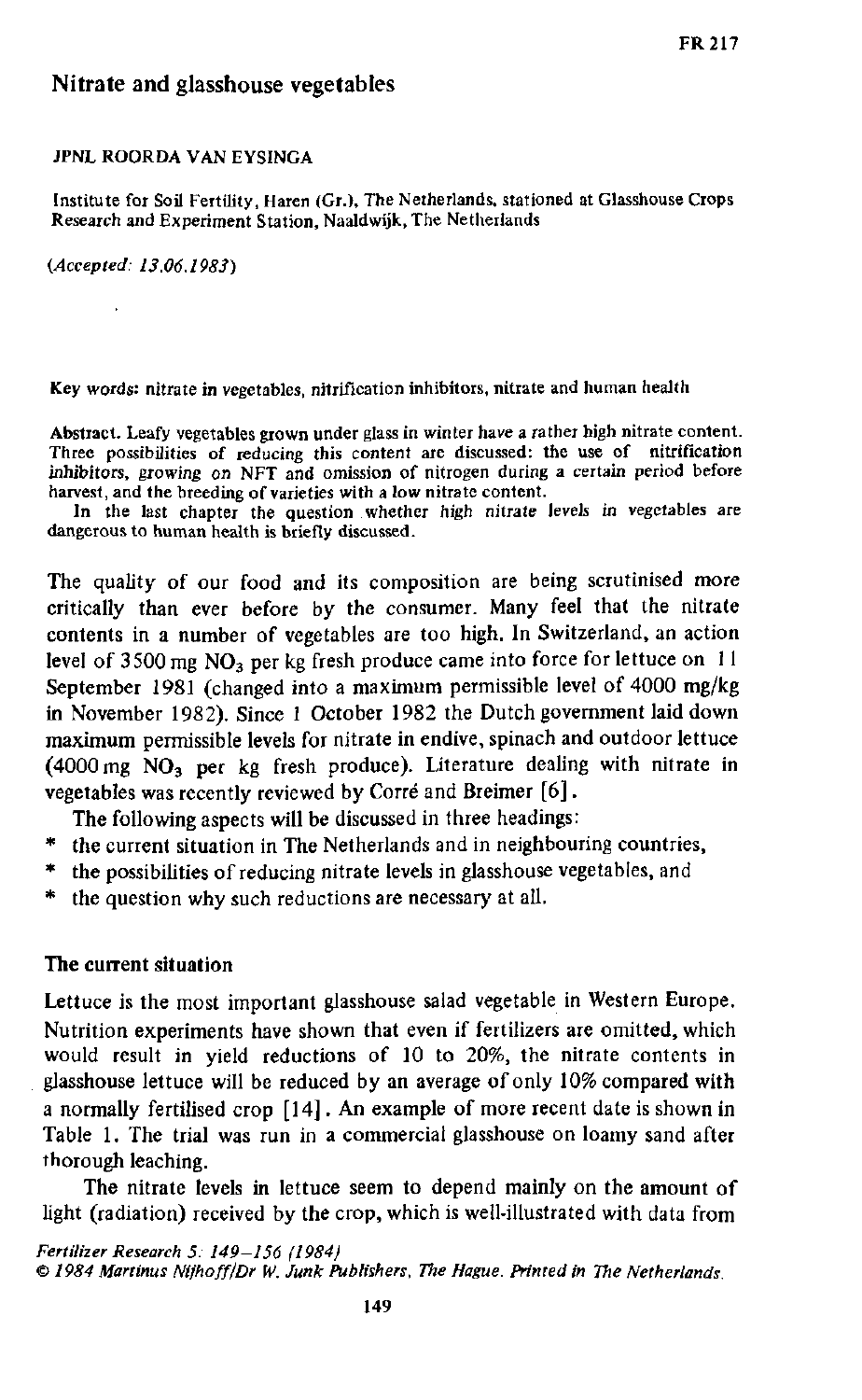| Ammonium nitrate<br>limestone $(26\% N)$ ,<br>$\text{kg}/100 \text{ m}^2$ | Mean head<br>weight. | Nitrate content,<br>mg NO <sub>2</sub> per kg<br>fresh matter |
|---------------------------------------------------------------------------|----------------------|---------------------------------------------------------------|
| Ω                                                                         | 182                  | 3970                                                          |
|                                                                           | 200                  | 4410                                                          |
| 10                                                                        | 211                  | 4370                                                          |

Table 1. Yields and nitrate contents of lettuce (cv 'Pascal') harvested on 11 January 1982, with increasing amounts of nitrogen fertiliser

Statistical analysis of yield data: linear effect  $P < 0.01$ ; nitrate content not tested

Switzerland in Figure 1. A similar relationship was found in The Netherlands between the harvest date and *the nitrate contents of glasshouse lettuce,*  although in this case average values were about 1000 mg NO<sub>3</sub> per kg fresh produce higher. In other crops, for example in endive, the effects of nutrition were more pronounced in winter [3].

The provisional conclusion that may be drawn from this experience is that in the case of leafy vegetables, there is probably an interaction between the amount of light, or the time of year in which the crop is grown, and the nitrate content in the crop as affected by various nitrogen dressings. In addition, both the response and the interaction depend on the kind of crop.

High nitrate contents may be found in all leafy vegetables, as well as in some stem, tuber and root crops, but not in fruit vegetables such as tomatoes and cucumbers.



Figure 1. The seasonal pattern of nitrate contents of lettuce in shops in Switzerland according to Temperli et al. (1978/1979)

#### **Methods** *of reducing the nitrate contents in crops*

In the author's view, there are three possibilities: the use of a nitrification inhibitor, the use of solution culture techniques whereby nitrogen is omitted from the nutrient solution some time before the crop is harvested, and the breeding of varieties with a low nitrate content.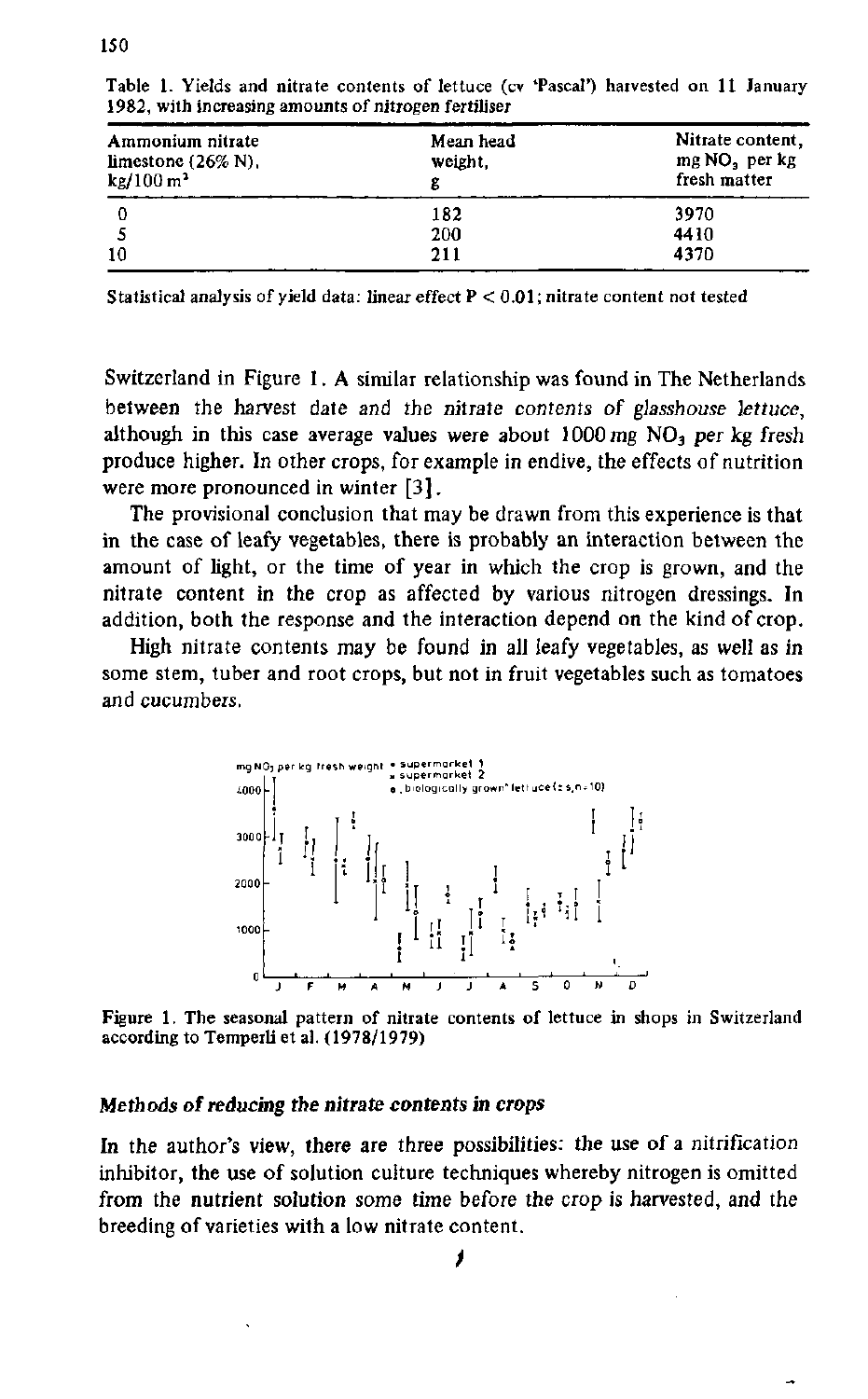#### *Nitrification inhibitors*

There are many nitrification inhibitors. The author has gained some experience with nitrapyrin (N-serve) and dicyandiamide (Didin). Nitrapyrin is a product of Dow Chemical, available as N-serve 24. In experiments with lettuce, this product was mixed with ammonium sulphate usually applied in quantities of  $10 \text{ kg}$  per  $100 \text{ m}^2$  and distributed over the soil surface. after, the fertiliser was incorporated into the soil by rotary cultivation.

N-serve 24 was tested in quantities ranging from 0 to 2 litres per The results showed an average yield reduction of only *4%,* whilst the nitrate contents *were* reduced, on average, by 25%. The emulsifiable product N-serve 24 E was also tested when mixed with 25% liquid ammonia in soil injection experiments.

Shallow injection *(5 cm) produced more* or less the same effects, but deep *injection (20 cm)* gave a yield reduction (Table 2).

Table 2. Yields and nitrate contents of lettuce (cv 'Pallas') harvested on 6 April 1981, following dressings of ammonium sulphate or liquid ammonia injections at 20 cm depth, with and without the addition of N-serve 24 E  $(\frac{1}{2})$  litre

| Fertiliser treatment,<br>kg or $1/100 \text{ m}^2$ | Mean head weight,<br>g | Nitrate content,<br>mg NO, per kg<br>fresh matter |
|----------------------------------------------------|------------------------|---------------------------------------------------|
| 9 kg ammonium sulphate                             |                        |                                                   |
| $(26.5\% N)$                                       | 184                    | 3640                                              |
| 91 liquid ammonia (25% N)                          | 170                    | 3290                                              |
| 91 liquid ammonia +                                |                        |                                                   |
| $N$ -serve 24 $E$                                  | 172                    | 3030                                              |

Statistical analysis of yield data: ammonium sulphate versus liquid ammonia, with and without N-serve:  $P = 0.03$ ; nitrate content not tested

Later experiments proved that deep injection with ammonia, with or without N-serve 24*E*, was unfavourable. Three injection depths were compared  $-5$ , 10 and 20 cm  $-$  and the deeper injections resulted in significantly lower yields, even lower than the yields obtained from unfertilised control plots. Nitrapyrin appears to be a suitable nitrification inhibitor for crops under glass, but the product sold at the moment is dissolved in an organic solution, undesirable to be used in large quantities. It will be necessary to design a better formulation of the product to make its application technologically more attractive. The manufacturer has promised to set up a research programme for the purpose.

Dicyandiamide is marketed in West Europe by S.K.W. Trostberg, Munich, FRG, under the name of Didin. In experiments with lettuce, *up to I kg of the*  product per  $100 \text{ m}^2$ , thoroughly mixed with ammonium sulphate, co applied without great problems. Didin has more acute action than N-serve. The appearance of lettuce changes a little when the material becomes fully active. The crop becomes a little darker in colour and the leaves grow more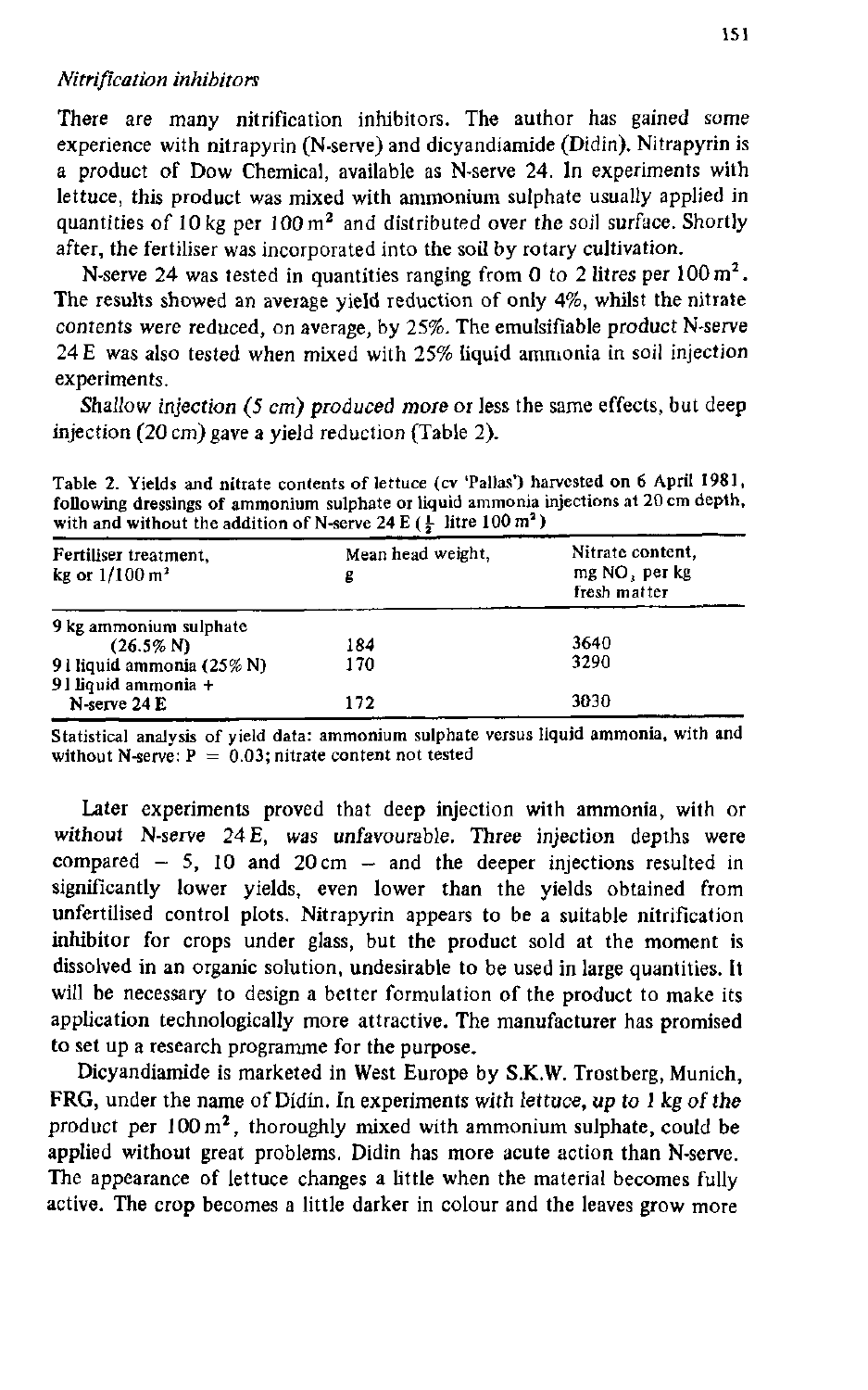upright, giving the plants a somewhat tulip-shaped habit. Chlorosis of the leaf edges may occur when large quantities of ammonium become available. High rates of dicyandiamide also resulted in leaf scorch in lettuce. Usually, it is not possible to establish with any certainty whether the chlorosis and leaf scorch are the results of excessively high ammonium levels in the soil or whether they are caused by dicyandiamide. Other crops, in particular the *Brassicae*  and also endive, are even more sensitive than lettuce. An application rate of 0.5 kg per  $100 \text{ m}^2$  is already too high for these crops. Figure 2 is a white reproduction of a colour plate from Temme [16] which shows leaf damage to rye grown in soil dressed with dicyandiamide.



Figure 2. Leaf scorching in rye grown in soil dressed with dicyandiamide. (Taken from Temme, 1946.)

If a nitrification inhibitor is to be applied, the soil should be thoroughly leached first, as otherwise too much nitrate will remain available to the plants. In an experiment with lettuce, N-serve  $(0.51$  per  $100 \text{ m}^2)$  was with various quantities of calcium nitrate and ammonium sulphate (Table 3). As expected, N-serve performed better, the more of the nitrogen was applied in the form of ammonium.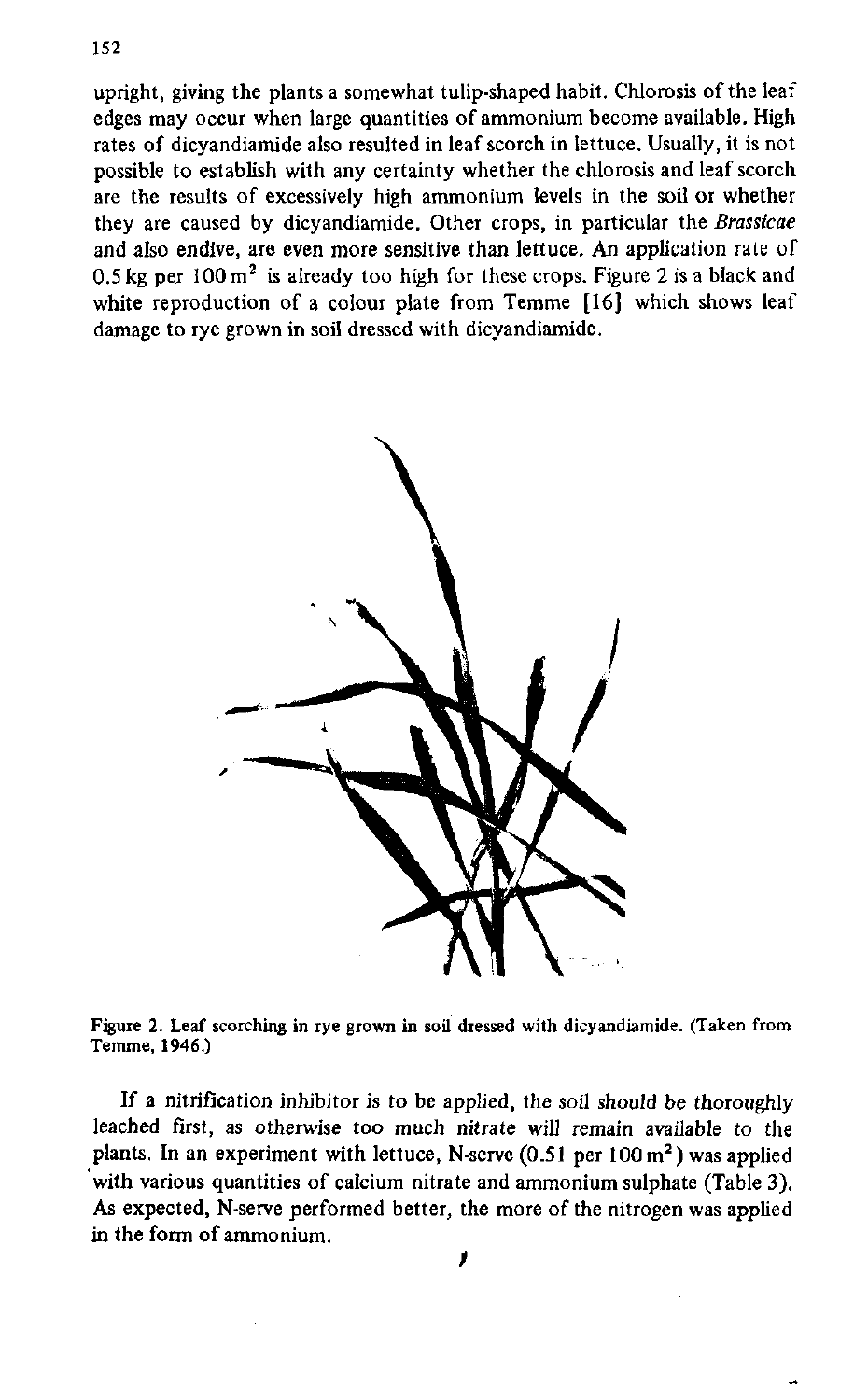| Ammonium sulphate<br>$(20\% N),$<br>$\text{kg}/100 \,\text{m}^2$ | Calcium nitrate<br>$(15.5\% N),$<br>kg/100 m <sup>2</sup> | Mean head<br>weight.<br>g | Nitrate content,<br>mg NO <sub>s</sub> per kg<br>fresh matter |
|------------------------------------------------------------------|-----------------------------------------------------------|---------------------------|---------------------------------------------------------------|
| 10                                                               |                                                           | 314                       | 2070                                                          |
| 9                                                                | 1.3                                                       | 322                       | 2060                                                          |
| 8                                                                | 2.6                                                       | 328                       | 2370                                                          |
|                                                                  | 3.9                                                       | 332                       | 2430                                                          |
|                                                                  | 5.2                                                       | 339                       | 2470                                                          |
|                                                                  | 6.5                                                       | 322                       | 2960                                                          |

Table 3. Yields and nitrate contents of lettuce (cv 'Orba') harvested on 9 April 1980, showing effects of different proportions of ammonium sulphate and calcium nitrate, applied mixed with N-serve (0.5 l per  $100$ 

No statistical analysis was carried out, *the experiment* had only two replications

Since the effect of leaching is greater on coarse  $-$  than on fine  $-$  textured soils, better results may be expected from the use of inhibitors on lighter soils. In author's experience, this was indeed the case.

#### *Solution culture in which nitrogen is omitted some time before harvest*

Growing lettuce on nutrient film (NFT) makes it possible to change the nitrogen supply instantly. The idea was to grow lettuce on NFT and to omit nitrogen from the nutrient solution when the crop was almost mature. Any excess nitrate in the crop would then be used up during the final stages of growth. The results obtained were disappointing.

Growth of the crop stopped almost immediately when demineralised water or nutrient solutions without nitrogen were introduced. The nitrate content of the crop decreased only very slowly. The explanation must be that nitrate is stored in the vacuoles and is *very* difficult to remove from there [11]. The nitrate in the vacuoles is often regarded as an osmoticum (Steingrover, pers. communication).

Besides using demineralised water to replace the nutrient solution, a solution of chlorides was tried in a number of experiments (see Table 4). The chloride solution gave a greater reduction in the nitrate content of the crop than demineralised water, but neither produced a particularly great satisfactory reduction. Alt and Struwe [2] obtained better results in terms of higher yield and lower nitrate content of lettuce. Their harvest (date not indicated) must have been under better light conditions. Under such conditions omitting nitrogen from the nutrient solution will give better results as growth rate is higher and leakage of nitrate from the vacuole is lightdependent (Blom-Zandstra, pers. communication).

#### *Breeding*

Lettuce cultivars have different nitrate contents. In experiments with modern *cultivars at three* experimental stations cultivars which were classed as having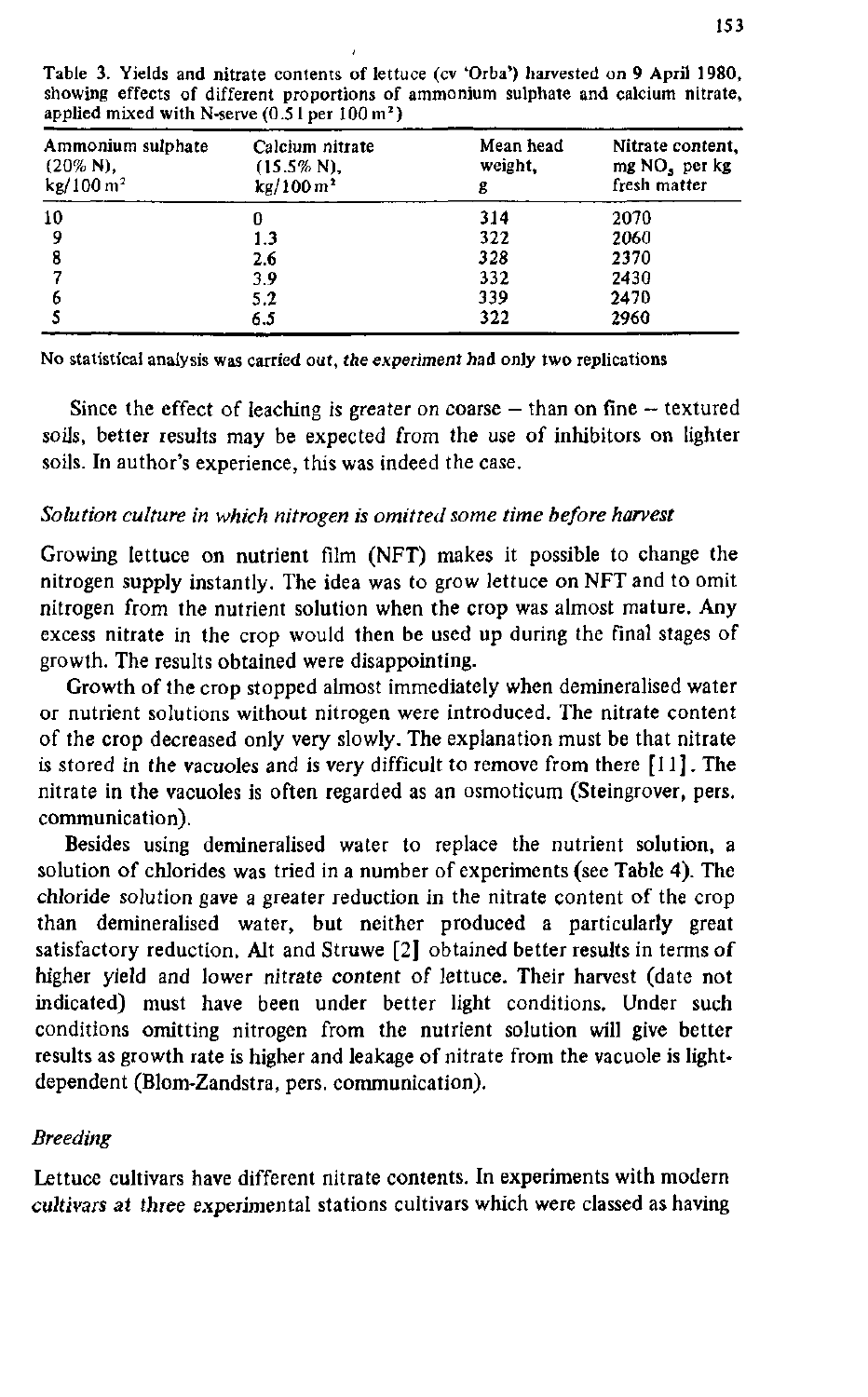| Treatments from<br>5 November onwards | Mean head<br>weight,<br>g     | Nitrate content.<br>mg NO, per kg<br>fresh matter |
|---------------------------------------|-------------------------------|---------------------------------------------------|
|                                       | harvested on 13 November 1981 |                                                   |
| Complete nutrient                     |                               |                                                   |
| solution                              | 172                           | 4320                                              |
| Demineralised water                   | 171                           | 3900                                              |
| Chloride solution                     | 174                           | 3650                                              |
|                                       | harvested on 23 November 1981 |                                                   |
| Complete nutrient                     |                               |                                                   |
| solution                              | 196                           | 4400                                              |
| Demineralised water                   | 156                           | 2810                                              |
| Chloride solution                     | 168                           | 2480                                              |

Table 4. Yields and nitrate contents of lettuce (cv 'Salina') on NFT, harvested 9 and 19 days after change of nutrient solution. (Complete nutrient solution used in all plots until 5 November)

No statistical analysis was carried out

high nitrate levels in one experiment also had statistically high nitrate levels in the other two experiments.

However, the differences in nitrate contents of modern glasshouse cultivars were limited. To give some idea, they varied during winter conditions between 3500 and 4500 mg  $NO<sub>3</sub>$  per kg fresh produce. In the USA, Subramanya [15] published a report on the inheritance of nitrate-nitrogen accumulation in lettuce. This author mentions 'Valmaine' and 'Wonder van Voorburg' as cultivars with low nitrate contents. In our experiments, these cultivars were also classed in the low nitrate group.

At Wageningen, Eenink (pers. communication) is testing the lettuce cultivar gene bank for nitrate accumulation. The first results indicate that it must be possible to obtain lettuce varieties with low nitrate levels as a result of breeding. If the prognosis is correct, then it is likely that the nitrate reductions obtained via breeding could be many times greater than those achieved with nitrification inhibitors or by manipulation of the nutrient solutions. Reducing the nitrate contents by breeding is also the most secure method and economically the most attractive.

Some mention must be made of other vegetable crops. Breeding work on radish is in progress, be it not specifically for the purpose of reducing the nitrate contents. However, in The Netherlands and in other West European countries, there are vegetables which are grown under glass on a small scale and which have nitrate contents as high as  $7000 \text{ mg NO}_3$  per kg fresh produce, such as purslane *(Portulaca oleracea* L.) and turnip tops *{Brassica*  sp.; raapstelen in Dutch, Riibenstielchen in German). To the author's knowledge, crop improvement through breeding in these and perhaps many other vegetables has never been attempted. So the question arises whether it will be difficult to breed for low nitrate accumulation. Perhaps the study by Braaksma [4] could shed some light on these aspects.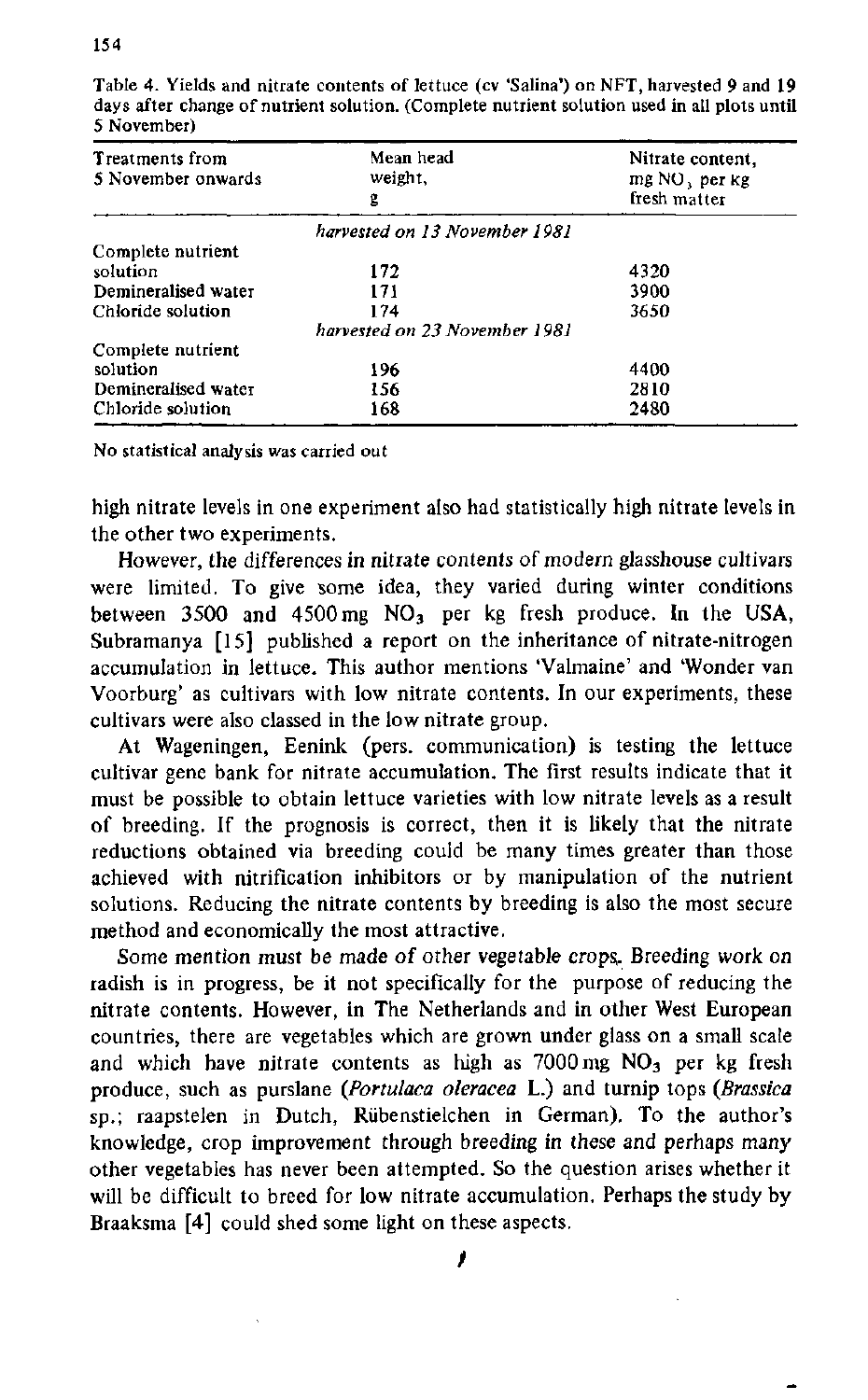#### Why is it necessary to reduce nitrate contents?

High nitrate contents in food for human consumption are considered undesirable for two reasons: *a.* the possibility of methaemoglobinaemia and *b.* the conversion of nitrate into nitrite in saliva which is thought to lead to the formation of carcinogenic nitrosamines in the intestinal tract. Leaving aside the risks to babies of high-nitrate foods, there are no cases recorded in the literature of methaemoglobinaemia having occurred in adults as a result of eating vegetables containing high nitrate levels and it probably has never happened. This leaves the question whether the consumption of vegetables with high nitrate contents increases the risk of cancer of the stomach or the colon. Research carried out in Colombia, [9] is often quoted in epidemiological discussions. Of three areas  $-A$ , B and  $C$  – investigated in the southern province of Narino, areas A and B were found to have an increased risk level of stomach cancer and more nitrate in the 'drinking water, compared with area C. However, the summary of this publication states: "The composite evidence from the comparisons indicated lettuce to be negatively associated with stomach cancer and raised the possibility of a positive association for corn". In the Dutch literature, it is sometimes suggested that there is an international norm for nitrate [12, 1]. However, in the reports of the WHO/FAO it is stated very clearly that the ADI (acceptable daily intake) standards apply only to food additives and not to the nitrate which is present naturally. There have been frequent discussions on this subject within the Commission (WHO 1962-1980) [18], but they have never led to a change in attitude. Finally, research is being conducted at the Roman Catholic University of Nijmegen on the use of ammonium nitrate for the treatment of kidney stones. The research worker concerned, Bruijns [5], gave patients oral doses of ammonium nitrate over prolonged periods of time, and tried to find nitrosamines in the saliva and the urine. The conclusion was: 'The hypothesis that the application of nitrate leads to clinically significant nitrosamine formation must be regarded as premature (Sen 1978, Lancet, Editorial 1977, Fraser 1980, Ruddell 1980)'.

The conclusion must be that a causal relationship between the consumption of vegetables with high nitrate contents and the incidence of intestinal cancer has never been demonstrated.

For recent publications in the field of toxicology Magee [10] and Ellen and Schuier [8] can be mentioned. As indicated by the title Magee discusses the aspects of nitrogen in various forms. Ellen and Schuier mentioned nitrate only. The last sentences of their concluding remarks are: "Scientific data applicable to man available at present provide no basis for alarm, but questions remaining unanswered justify a cautious approach. This means that extreme high nitrate levels in vegetables must be avoided, and that in general human exposure to nitrate and nitrite should be kept at an acceptable technological and economical minimum."